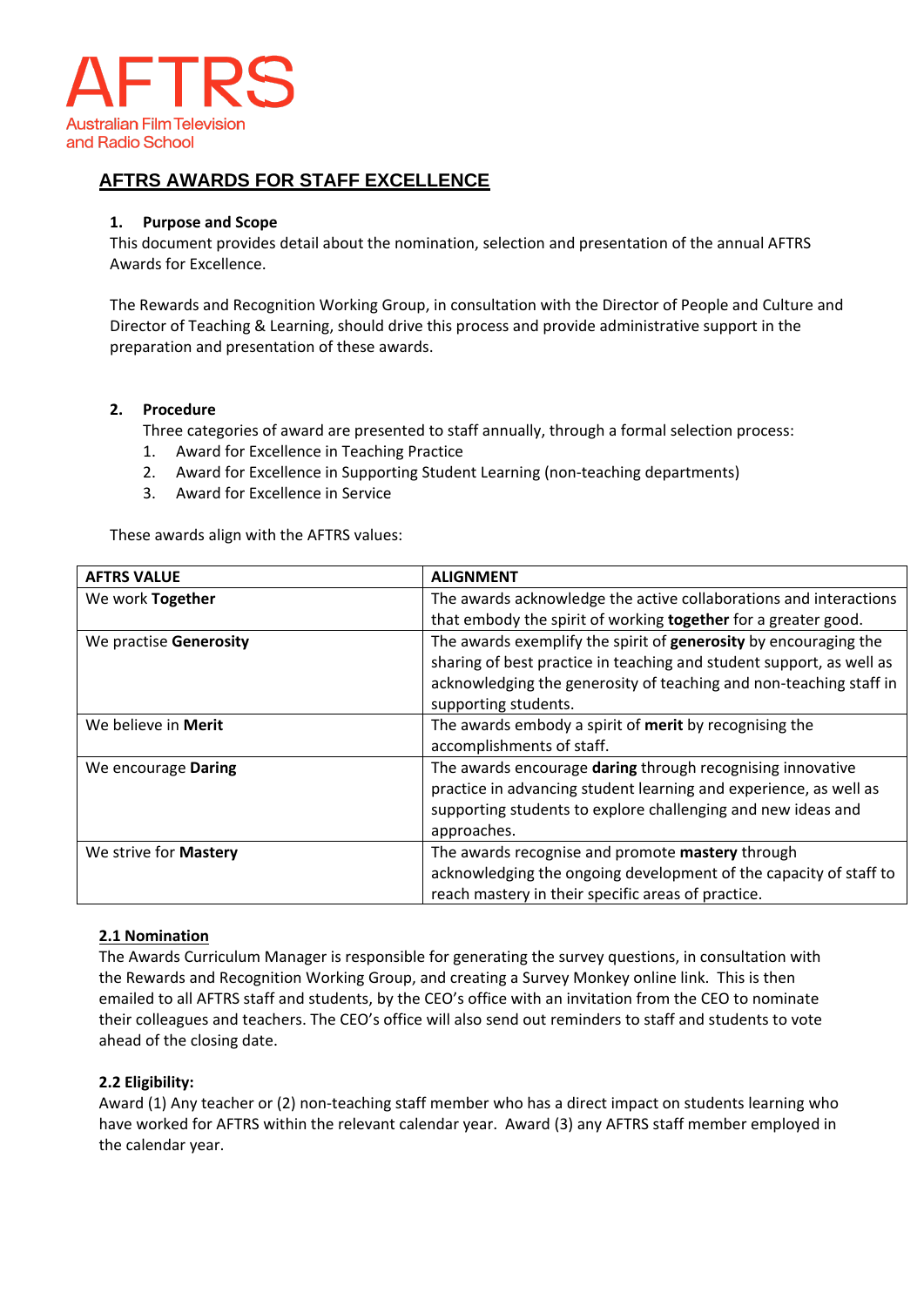The online survey (instructions and link supplied via staff intranet and Moodle Student portal) will ask nominators to make a short statement aligned to AFTRS values, about their nominee to support the nomination. Nominators should also select the relevant values being demonstrated via the tick-boxes displayed in the survey.

Nominations are open for a period of one teaching year, for equity and to ensure the work of all staff can be acknowledged. The Survey Monkey link should be open and accessible throughout this whole period. A reminder email with relevant details will be sent to all staff and students each month.

## **2.3 Interim Awards**

Interim awards will be presented each month at the Town Hall meeting where *up to* four "top nominees" from across the three award categories will be announced.

Each interim award recipient will receive a certificate, prepared by Library staff, a voucher to spend at the AFTRS Provenance café and they will also be recognised on the Intranet page.

These interim awards have no impact on the selection of the final award.

## **2.4 Final Awards**

The Final award recipients will be a certificate, prepared by Marketing and a dollar amount that can be used to pay for professional development (as selected by the individual recipient/s and agreed with AFTRS People and Culture).

The Final awards will be presented at the final Town Hall of the year in December, by the CEO.

For the Excellence in Teaching Practice award, the CEO should note whether the nominations had been received by students, peers or both.

Certificates for each award category will be prepared by the Marketing department, using approved templates. The list of award recipients should be given to Marketing immediately after the selection panels have met and arrived at their decisions.

## **2.5 Post-awards presentation**

After the award presentation, staff will be emailed the outcome of which staff members received final awards. Any award recipients who were unable to attend the Town Hall should be given their award as soon as practicable after the event. Nominees and winners will also appear on the Intranet page. Nomination feedback for all nominees will be shared with the individuals after the awards are presented.

## **2.6 Selection Process**

## 2.6.1 Interim Awards

The interim awards are determined by a sub-committee of the Rewards and Recognition Working Group, comprised of 3 members from Awards, Engagement and School Resources divisions. The selection process is based on the quality of nominations received within each category.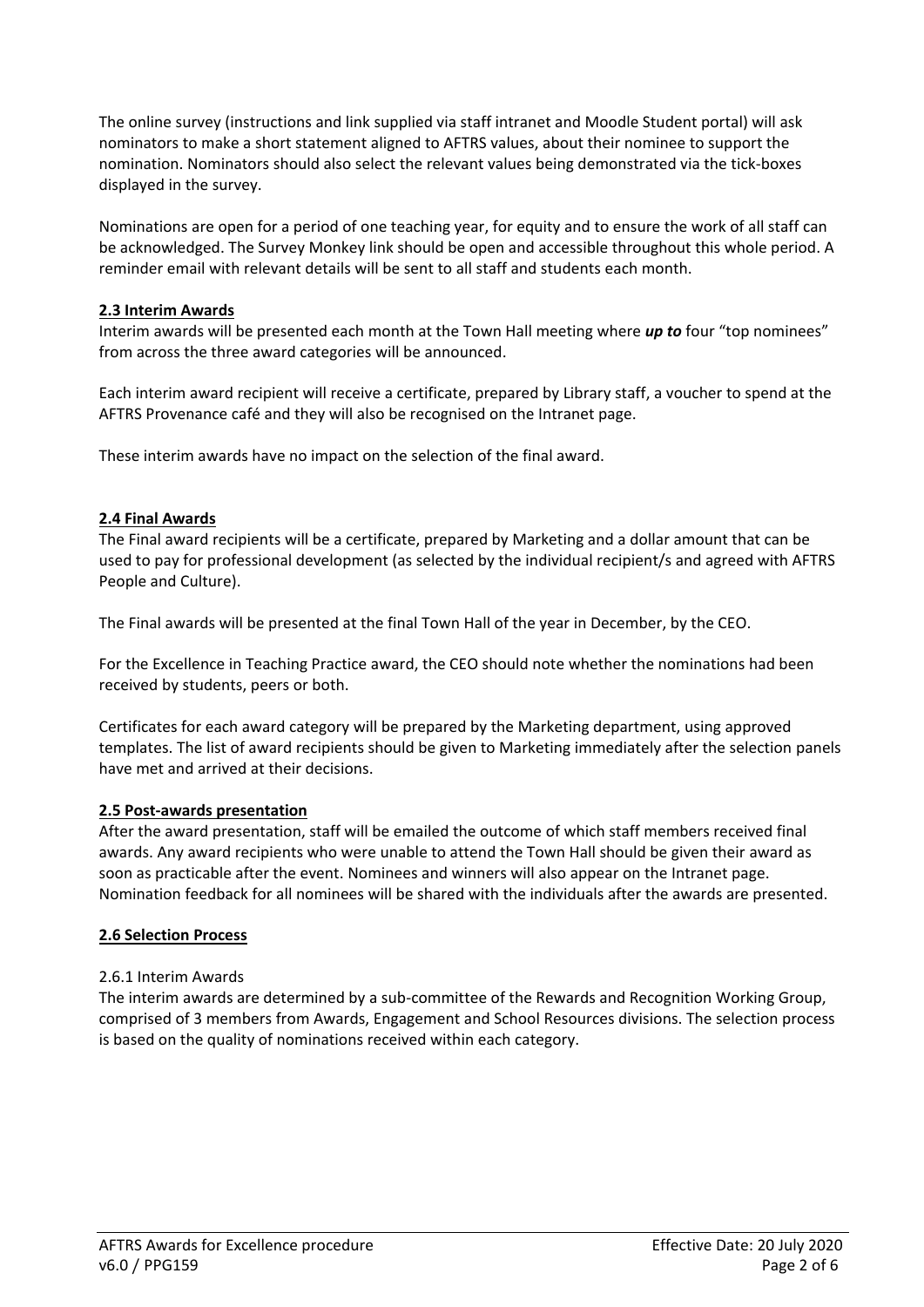# **2.6.2 Final Awards**

A selection panel for Awards 1 and 2 will be convened and minuted by the Curriculum Manager, comprising the following members:

- 1. Chaired by Chair of Academic Board
- 2. Director of Teaching & Learning (or delegate)
- 3. Director of People & Culture (or delegate)

A selection panel for Award 3 will be convened and minuted by the People and Culture team, comprising the following members:

- 1. Chaired by CEO
- 2. Director of People and Culture (or delegate)
- 3. One staff member not in the final nominee list: chosen from any of the Reward and Recognition Working Group representatives.

Panels assess all nominees using the nomination selection criteria (attached) as a guide to determine how each nominee embodies the AFTRS values, *Mastery, Daring, Merit, Generosity and Together,* and the winners within each category.

There will be at least one (and maximum three) final recipient/s for each award category.

For those nominated for an Excellence in Teaching Practice award, their conduct record and any outstanding academic appeals against them will be considered and their nominations discounted if there is revealed to be any pending or unresolved investigations.

## **3. Definitions**

## **Award for Excellence in Teaching Practice**

The recipient deploys best practice ways to engage students in a variety of learning activities and demonstrates behaviours that 'Live the Values' of AFTRS. The candidate embraces practice-based creative teaching to develop critical thinking and/or craft skills. The candidate integrates advancements in teaching practice in the classroom. The recipient encourages a diverse, thriving and creative environment for learners. The candidate actively nurtures and values difference and originality.

## **Award for Excellence in Supporting Student Learning**

This recipient demonstrates a sustained commitment to provide excellent support to students and demonstrates behaviours that 'Live the Values' of AFTRS. This may include developing new work practices and / or processes that improve the student experience. It may also include the creation of new projects and initiatives that seek to engage and support students more effectively. The candidate actively nurtures and values difference and originality and is this evident in how they work with students.

#### **Award for Excellence in Service**

This recipient demonstrates a sustained commitment to provide excellence in service and contribution to AFTRS and demonstrates behaviours that 'Live the Values' of AFTRS. The recipient actively identifies new processes and solutions and provides advice, support and guidance to colleagues, as well as demonstrating excellent cross unit collaboration skills, when required. The candidate actively nurtures and values difference and originality. The recipient's contributions and commitment are highly valued by team members.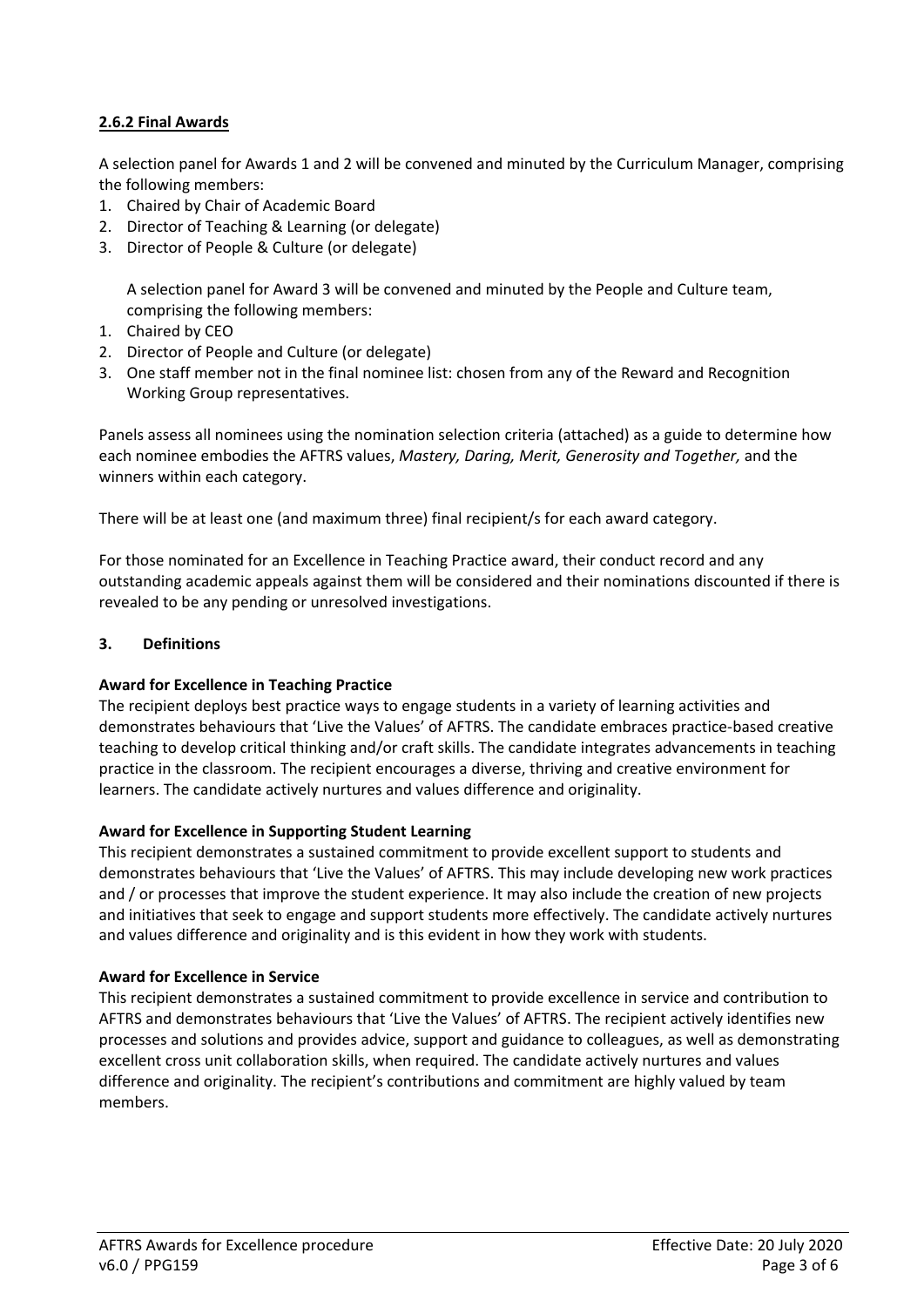# **4. Authorisation and Distribution**

| <b>CEO</b>                                                                                                     |  |  |  |  |
|----------------------------------------------------------------------------------------------------------------|--|--|--|--|
| 20 July 2020                                                                                                   |  |  |  |  |
| Director of People and Culture                                                                                 |  |  |  |  |
|                                                                                                                |  |  |  |  |
| <b>Curriculum Manager</b>                                                                                      |  |  |  |  |
| 20 July 2020                                                                                                   |  |  |  |  |
| Intranet and AFTRS website                                                                                     |  |  |  |  |
| Three years from effective date; earlier or later dependent on<br>external factors such as legislative reform. |  |  |  |  |
| AFTRS Awards for Excellence procedure_v6.0                                                                     |  |  |  |  |
|                                                                                                                |  |  |  |  |
|                                                                                                                |  |  |  |  |
|                                                                                                                |  |  |  |  |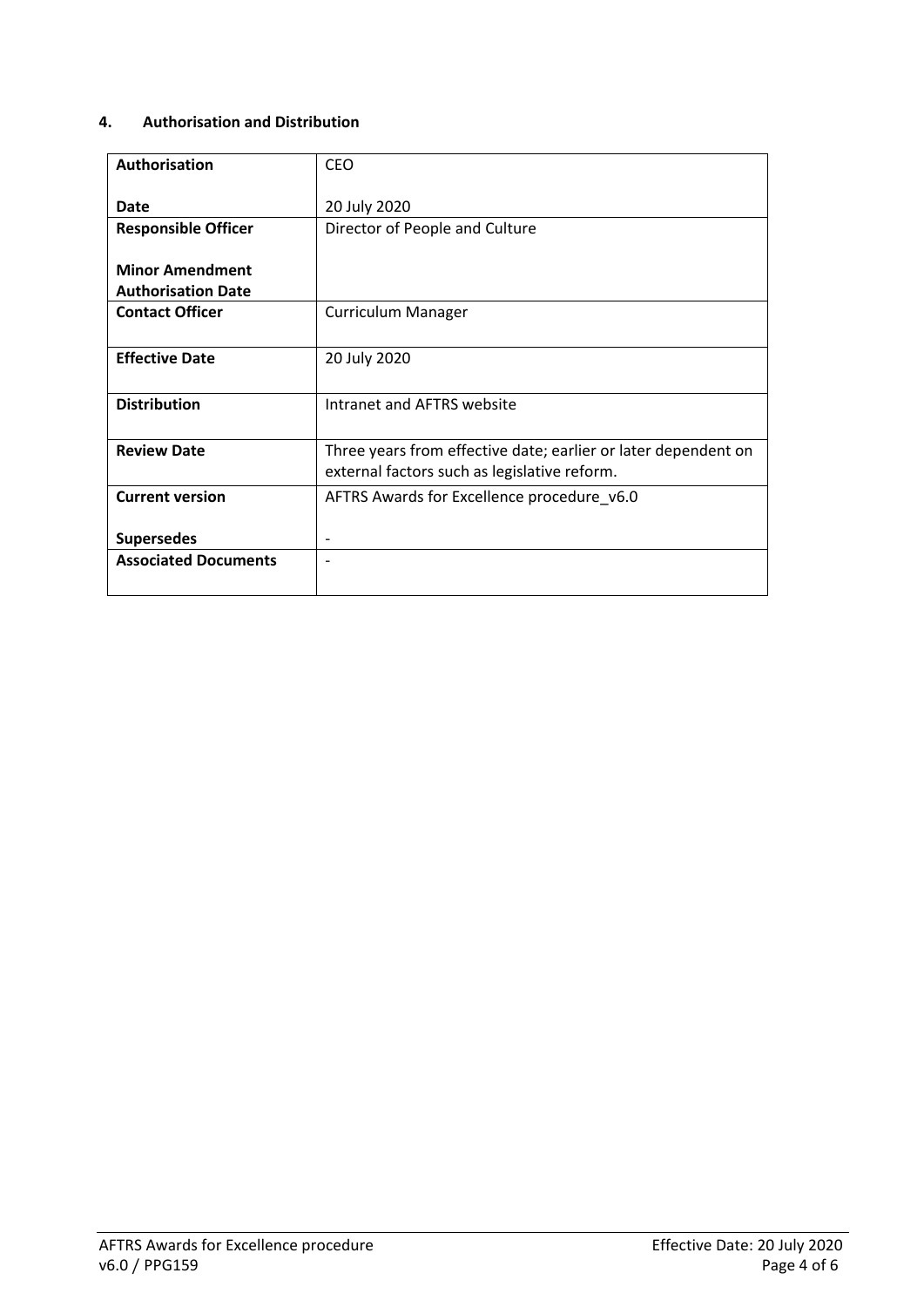# **AFTRS Australian Film Television**

**ATTACHMENT: nomination selection criteria**

| <b>Award Category</b>                                                                                                                                                                                                                                                                                                                                                                   | <b>Selection criteria</b>                                                                                                                                |                                                                                                                                                              |                                                                                                                                |                                                                                                                                                                                                                 |                                                                                                                                                                                                     |
|-----------------------------------------------------------------------------------------------------------------------------------------------------------------------------------------------------------------------------------------------------------------------------------------------------------------------------------------------------------------------------------------|----------------------------------------------------------------------------------------------------------------------------------------------------------|--------------------------------------------------------------------------------------------------------------------------------------------------------------|--------------------------------------------------------------------------------------------------------------------------------|-----------------------------------------------------------------------------------------------------------------------------------------------------------------------------------------------------------------|-----------------------------------------------------------------------------------------------------------------------------------------------------------------------------------------------------|
| <b>Award for Excellence in Teaching Practice</b><br>The recipient deploys best practice ways to<br>engage students in a variety of learning<br>activities. The recipient embraces practice-<br>based creative teaching to develop critical                                                                                                                                              | The recipient<br>demonstrates<br>mastery by<br>deploying best-<br>practice ways to<br>engage students<br>through a variety<br>of learning<br>activities. | The recipient shows<br>daring by actively<br>embracing practice-<br>based creative<br>teaching to develop<br>critical thinking<br>and/or craft skills.       | The recipient<br>embodies merit by<br>remaining informed<br>about and<br>implementing<br>advancements in<br>teaching practice. | The recipient<br>demonstrates<br>generosity by<br>encouraging a<br>diverse, thriving and<br>creative<br>environment for<br>learners, and<br>actively nurturing<br>and valuing<br>difference and<br>originality. | The recipient fosters<br>collaboration<br>enabling peers and<br>students to work<br>together and<br>thereby improving<br>the learning<br>experience for all.                                        |
| thinking and/or craft skills. The recipient<br>integrates advancements in teaching<br>practice in the classroom. The recipient<br>encourages a diverse, thriving and creative<br>environment for learners. The recipient<br>goes above and beyond in providing<br>support to students. The recipient actively<br>nurtures and values difference and<br>originality.                     |                                                                                                                                                          |                                                                                                                                                              |                                                                                                                                |                                                                                                                                                                                                                 |                                                                                                                                                                                                     |
| <b>Award for Excellence in Supporting</b><br><b>Student Learning</b><br>This recipient demonstrates a sustained<br>commitment to provide excellent support<br>to students. The recipient goes above and<br>beyond in providing advice, support and<br>guidance to students. The recipient actively<br>nurtures and values difference and<br>originality and is this evident in how they | The recipient<br>strives for mastery<br>in their own area<br>of practice in<br>order to better<br>assist students                                        | The recipient<br>demonstrates daring<br>in their approach to<br>providing support to<br>students challenging<br>new and novel<br>approaches are<br>explored. | The recipient<br>actively seeks out<br>new and innovative<br>ways to support<br>students.                                      | The recipient is<br>generous in their<br>interactions with<br>students: sharing<br>time, resources<br>and/or knowledge<br>to assist students.                                                                   | The recipient<br>demonstrates active<br>engagement and<br>collaboration within<br>their team and / or<br>across the school to<br>provide a<br>consistently high<br>level of support to<br>students. |